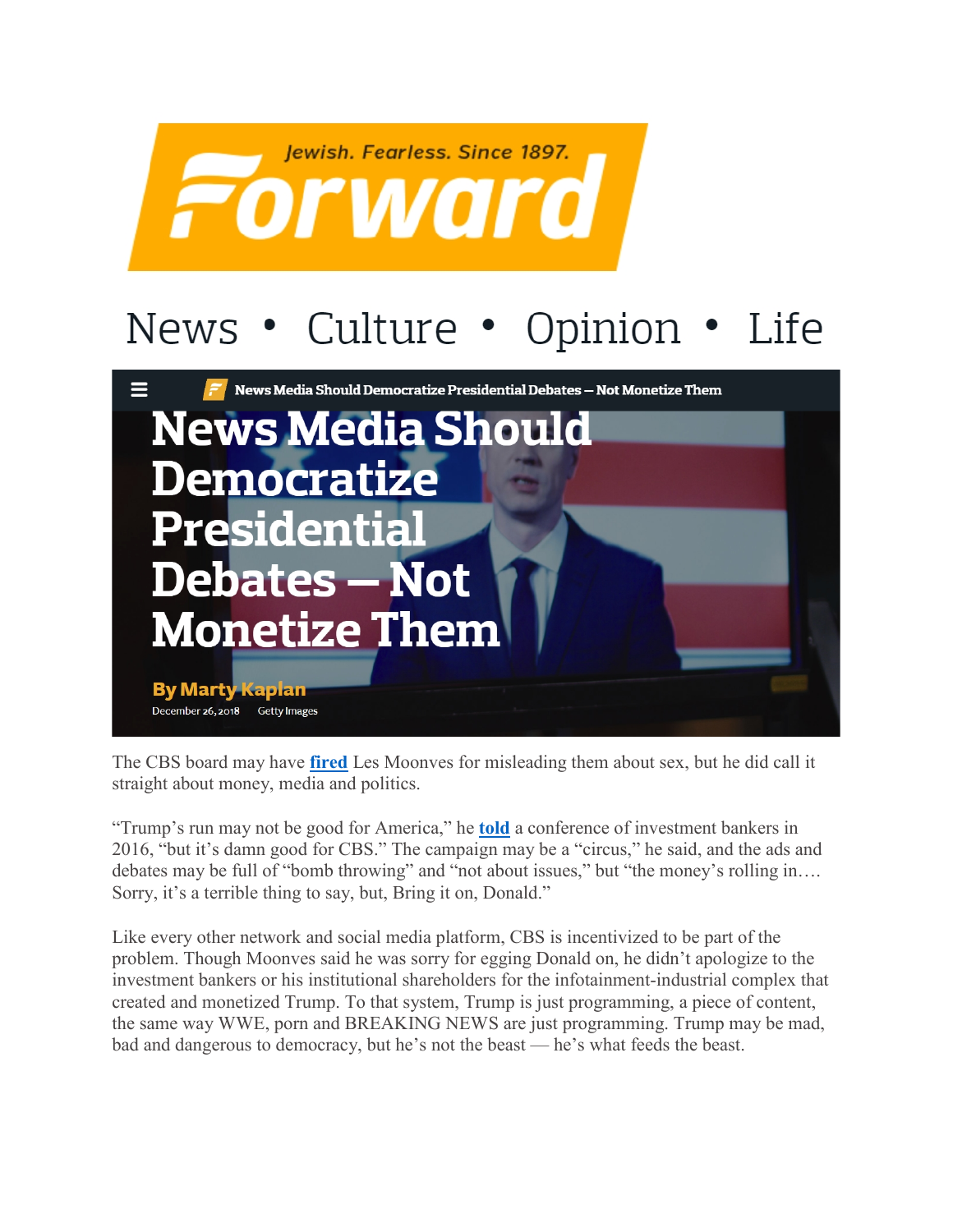

Trump was the only candidate **[who admitted](https://www.washingtonpost.com/news/the-fix/wp/2015/12/01/donald-trumps-ridiculous-and-oh-so-trump-request-for-a-5-million-debate-appearance-fee/)  [that](https://www.washingtonpost.com/news/the-fix/wp/2015/12/01/donald-trumps-ridiculous-and-oh-so-trump-request-for-a-5-million-debate-appearance-fee/)**. "The networks are making a fortune with the debate," he said on "Good Morning America" in 2015. He threatened to skip the CNN debate in Las Vegas unless the network paid him \$5 million. It would have been a bargain: Two of the Fox News Republican debates got **[the two highest ratings](https://www.reuters.com/article/us-usa-election-debate/after-trump-pulls-out-fox-news-cancels-republican-debate-idUSKCN0WI2H0)** of any non-

sports cable TV programs in history.

Like it or not, we're on the eve of a presidential campaign year again. Last week DNC chair Tom Perez **[announced](https://www.nytimes.com/2018/12/20/us/politics/democrats-presidential-debates.html)** that June 2019 will be the first of a dozen Democratic primary debates. He also gave his party's answer to the second-worst problem with the presidential debates: How can Democrats claim they're democratic if they kick some candidates off the stage?

Some three dozen Democrats are already "**[considering](https://www.vox.com/policy-and-politics/2018/12/17/18134587/democratic-candidates-2020-race)**" running for president in 2020. The early debates will be make-or-break moments for all but the best-known candidates. Until now, the DNC's eligibility rules leaned on polls, which mainly reflect name recognition (that's you, Joe Biden, Bernie Sanders and Elizabeth Warren) and the big bucks that can buy it (hello, Mike Bloomberg and Tom Steyer). The new process, Perez said, will factor in bottom-up measures of support like grass-roots small-dollar fund-raising. If that means too crowded a stage, then instead of relegating undercard candidates to a "children's table" debate, as Republicans did in 2016, Democrats will divide the contestants randomly into two groups over two consecutive nights in the same location.

But those changes don't face and don't fix the original sin of both parties' plans: outsourcing democracy to big media "sponsors" and "partners." Presidential debates are piously portrayed as civic rites of passage, heirs to the Lincoln-Douglas tradition, but what they really are is spectacles, show biz cash cows, profit centers just like most campaign news and all campaign advertising.

"Democracy dies in darkness" is the *Washington Post*'s new slogan. I get that: Darkness is Trump snarling "Fake news!" and covering up a journalist's murder. Darkness is disinformation, whether from Putin, Murdoch, Sinclair or Zuckerberg.

But democracy dies in dollars, too. That kind of darkness is the branding of the debates' stage sets and viewers' screens with the logos, bugs and chyrons of CBS, ABC, CNN, MSNBC, Fox News, Facebook and other major media. It's the showcasing of the sponsoring networks' news stars as if the debates were tent-poles of their marketing campaigns. It's networks selling to debate advertisers the eyeballs of the TV viewers formerly known as citizens. It's channels putting campaign flacks **[on their payrolls](https://www.nytimes.com/2016/09/22/us/politics/corey-lewandowski-donald-trump-payroll.html)** as debate "analysts" instead of paying investigative reporters to report, because food fights get higher ratings than, you know, actual journalism.

How do we reclaim democracy from corporate media? Just before the 2016 cycle's debates began, the Annenberg Public Policy Center released **[recommendations](https://www.annenbergpublicpolicycenter.org/feature/democratizing-the-debates/)** from a bipartisan group working to reform the general election debates. Three of their recommendations, I think, apply to